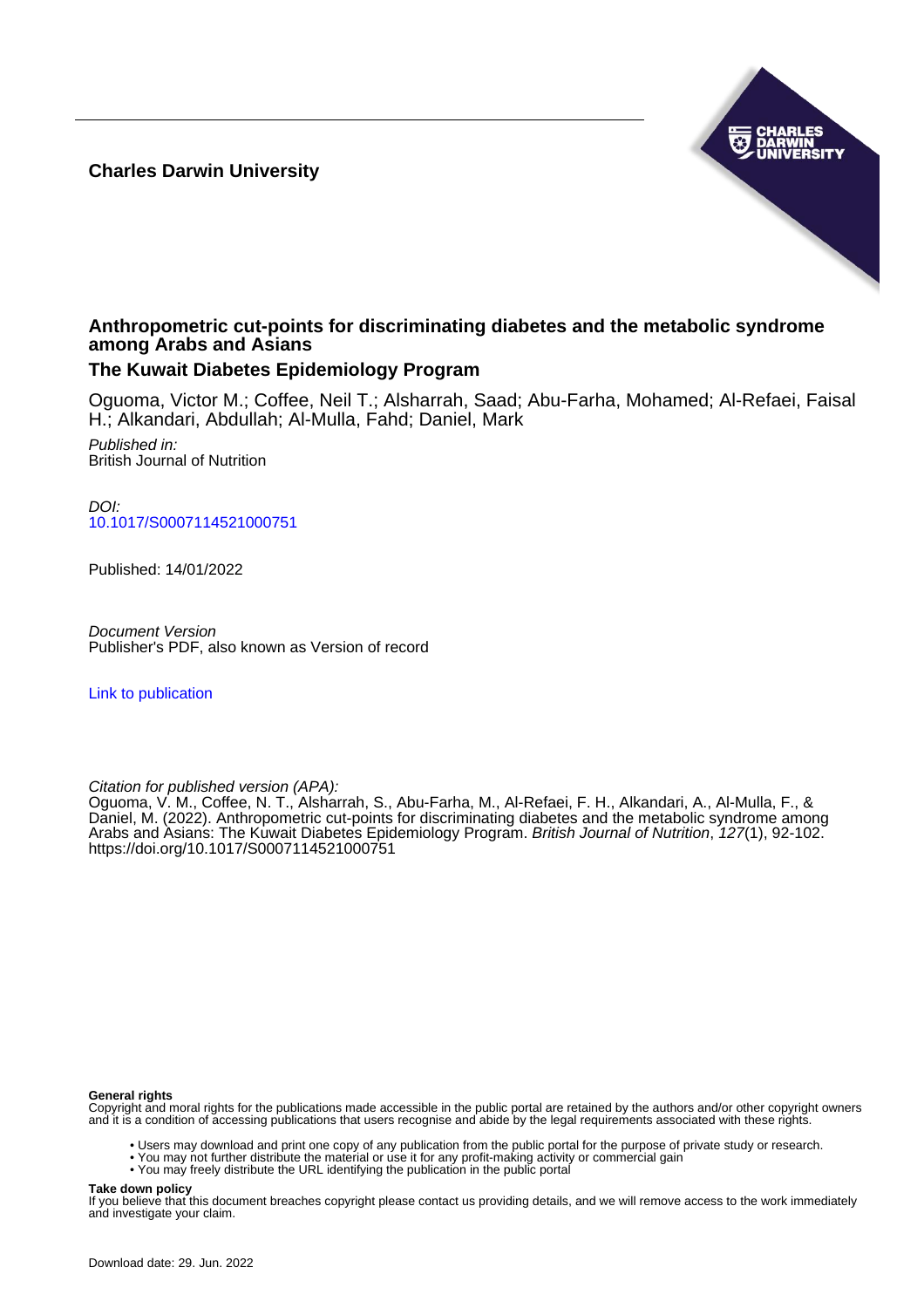British Journal of Nutrition (2022), 127, 92–102 doi:[10.1017/S0007114521000751](https://doi.org/10.1017/S0007114521000751)

© The Author(s), 2021. Published by Cambridge University Press on behalf of The Nutrition Society. This is an Open Access article, distributed under the terms of the Creative Commons Attribution-NonCommercial-NoDerivatives licence [\(http://creativecommons.org/licenses/by-nc-nd/](http://creativecommons.org/licenses/by-nc-nd/4.0/) [4.0/\)](http://creativecommons.org/licenses/by-nc-nd/4.0/), which permits non-commercial re-use, distribution, and reproduction in any medium, provided the original work is unaltered and is properly cited. The written permission of Cambridge University Press must be obtained for commercial re-use or in order to create a derivative work.

# Anthropometric cut-points for discriminating diabetes and the metabolic syndrome among Arabs and Asians: the Kuwait Diabetes Epidemiology Program

Victor M. Oguoma<sup>1,2,3</sup>, Neil T. Coffee<sup>1</sup>, Saad Alsharrah<sup>1,2</sup>, Mohamed Abu-Farha<sup>4</sup>, Faisal H. Al-Refaei<sup>2</sup>, Abdullah Alkandari<sup>5</sup>, Fahd Al-Mulla<sup>5</sup> and Mark Daniel<sup>1,6</sup>

 $^{1}$ Health Research Institute, University of Canberra, Canberra, Australia  $^{2}$ Geohealth Laboratory, Dasman Diabetes Institute, Kuwait City, Kuwait <sup>3</sup>Menzies School of Health Research, Charles Darwin University, Darwin, Australia  $^4$ Biochemistry and Molecular Biology Department, Dasman Diabetes Institute, Kuwait City, Kuwait <sup>5</sup>Genetics and Bioinformatics Department, Dasman Diabetes Institute, Kuwait City, Kuwait  $^6$ Department of Medicine, St. Vincent's Hospital, The University of Melbourne, Melbourne, Australia

(Submitted 3 November 2020 – Final revision received 9 February 2021 – Accepted 25 February 2021 – First published online 4 March 2021)

#### Abstract

**NS** British Journal of Nutrition

This study aimed to determine anthropometric cut-points for screening diabetes and the metabolic syndrome (MetS) in Arab and South Asian ethnic groups in Kuwait and to compare the prevalence of the MetS based on the ethnic-specific waist circumference (WC) cut-point and the International Diabetes Federation (IDF) and American Heart Association/National Heart, Lung, and Blood Institute WC criteria. The national population-based survey data set of diabetes and obesity in Kuwait adults aged 18–60 years was analysed. Age-adjusted logistic regression and receiver operating characteristic (ROC) analyses were conducted to evaluate for 3589 individuals the utility of WC, waist:height ratio (WHtR) and BMI to discriminate both diabetes and ≥3 CVD risk factors. Areas under the ROC curve were similar for WC, WHtR and BMI. In Arab men, WC, WHtR and BMI cut-offs for diabetes were 106 cm, 0.55 and 28 kg/m<sup>2</sup> and for  $\geq$ 3 CVD risk factors, 97 cm, 0.55 and 28 kg/m<sup>2</sup>, respectively. In Arab women, cut-offs for diabetes were 107 cm, 0·65 and 33 kg/m<sup>2</sup> and for ≥3 CVD risk factors, 93 cm, 0·60 and 30 kg/m<sup>2</sup>, respectively. WC cut-offs were higher for South Asian women than men. IDF-based WC cut-offs corresponded to a higher prevalence of the MetS across sex and ethnic groups, compared with Kuwait-specific cut-offs. Any of the assessed anthropometric indices can be used in screening of diabetes and ≥3 CVD risk factors in Kuwaiti Arab and Asian populations. ROC values were similar. The WC threshold for screening the MetS in Kuwaiti Arabs and South Asians is higher for women.

#### Key words: The metabolic syndrome: Waist circumference: Waist:height ratio: BMI: Kuwait

The metabolic syndrome (MetS) is the constellation of risk factors associated with greater risk of developing type 2 diabetes and CVD<sup>([1](#page-10-0))</sup>. These risk factors of metabolic origin include hyperglycaemia, dyslipidaemia (elevated TAG and lowered HDLcholesterol), obesity and hypertension. Collectively termed the 'metabolic syndrome', most underlying risk factors can be modi-fied through behavioural and/or pharmaceutical intervention<sup>([2\)](#page-10-0)</sup>. Given that the MetS increases in prevalence as obesity prevalence in the population increases, it was introduced as a diagnostic category for early identification of, and intervention on, individuals at high risk of metabolic disease, with the goal of reducing the risk of developing type 2 diabetes and  $CVD^{(3)}$  $CVD^{(3)}$  $CVD^{(3)}$ .

Central obesity<sup>[\(4\)](#page-10-0)</sup> and insulin resistance<sup>[\(5\)](#page-10-0)</sup> have long been implicated in driving the initiation and development of the MetS; however, there remains uncertainty regarding the key underlying mechanism of its development. Gut microbiota<sup>([6](#page-10-0))</sup>, chronic stress<sup>([7\)](#page-10-0)</sup>, dietary *n*-3 fatty acid deficiency and high fructose intake([8\)](#page-10-0) have all been connected to the development of the MetS. However, recent guidelines have laid more emphasis on central obesity<sup>([2\)](#page-10-0)</sup>.

In Kuwait and other countries in the Gulf Cooperation Council, a relatively recent phenomenon has been a major lifestyle transition defined by high energetic intake and unprec-edented low physical activity levels<sup>[\(9](#page-10-0))</sup>. This lifestyle is thought

\* Corresponding author: Dr Victor M. Oguoma, email [victor.oguoma@canberra.edu.au](mailto:victor.oguoma@canberra.edu.au)

Abbreviations: AHA/NHLBI, American Heart Association/National Heart, Lung, and Blood Institute; ATP III, Adult Treatment Panel III; IDF, International Diabetes Federation; MetS, metabolic syndrome; ROC, receiver operating characteristic; WC, waist circumference; WHtR, waist:height ratio; BMI, body mass index; CVD, cardiovascular disease; HDL, high-density lipoprotein cholesterol; TAG, triacylglycerol.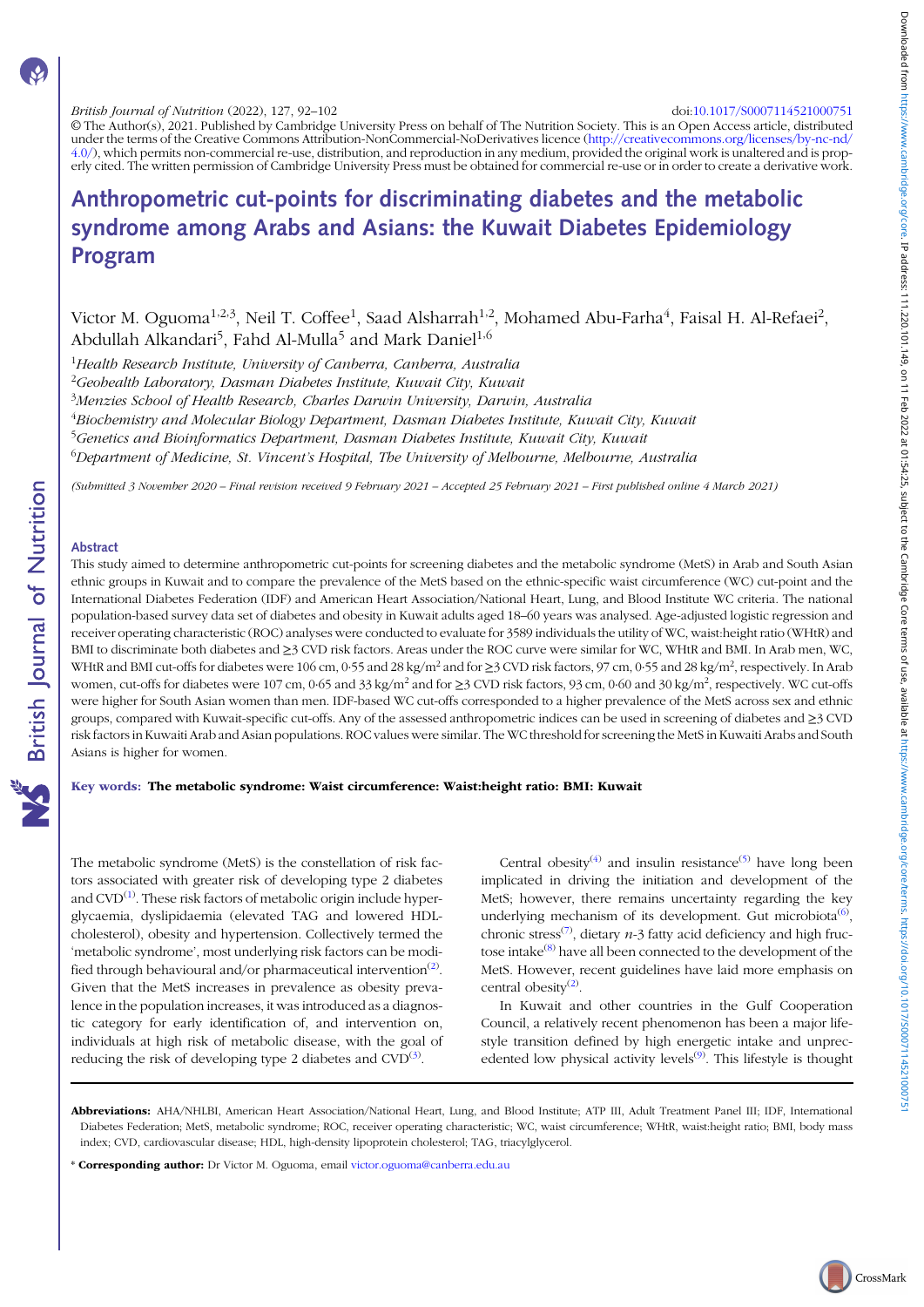Downloaded from https://www.cambridge.org/core. IP address: 111.220.101.149, on 11 Feb 2022 at 01:54:25, subject to the Cambridge Core terms of use, available at https://www.cambridge.core terms of use, available at https: Downloaded from https://www.cambridge.org.i.Pa.2011.2010.1.149. on 11 Feb 2022 at 01:34:25, subject on the Core terms of use, available at https://www.cambridge.org/core/terms.in/200071145210007511452100075

to be substantially contributing to high rates of overweight and obesity in the Gulf region and the resultant cluster of risk factors leading to the MetS. Reports of MetS prevalence in Kuwait vary by sex, depending on the MetS classification used, such as those from the International Diabetes Federation (IDF) and National Cholesterol Education Program Adult Treatment Panel III (ATP III). Women have been reported to have MetS prevalence of 37·7 % and 40·1 % per ATP III and IDF criteria, respectively, and men,  $34.2\%$  and  $41.7\%$ , respectively<sup>([9](#page-10-0))</sup>. These prevalence rates are comparable to reports in high-income countries such as USA,  $34.7\,\%$ ,  $(10)$  and Australia,  $33.5\,\%$   $(11)$  $(11)$ .

Prognostic risk assessment tools for early identification of type 2 diabetes and CVD exist. These include, but are not limited to, the Framingham risk assessment tool $^{(12)}$  $^{(12)}$  $^{(12)}$ , Finish diabetes risk score<sup>[\(13](#page-10-0))</sup>, systematic coronary risk evaluation risk charts<sup>([14\)](#page-10-0)</sup>, UK prospective diabetes study risk engine<sup>([15](#page-10-0))</sup>, European IR Risk Index and European HTN Risk Index<sup>[\(16\)](#page-10-0)</sup>. However, the prospective population used to design these risk assessment tools did not include the Kuwaiti population. As the Framingham risk assessment tool classifies as'low risk'some 23 % of individuals with the Met $S^{(17)}$  $S^{(17)}$  $S^{(17)}$  and evidence that the MetS predicts a 2- to 3-fold greater risk of incident CVD morbidity and mortality $(18,19)$  $(18,19)$  $(18,19)$ , there is a need for stronger attention to the MetS in screening cardiometabolic risk. Importantly, key independent CVD risk factors (hypertriacylglycerolaemia, hyperglycaemia and obesity) incorporated in the definition of the MetS are not even captured by some risk assessment tools.

Several definitions of the MetS have been promoted<sup>[\(2,20](#page-10-0)–[25\)](#page-10-0)</sup>. The American Heart Association/National Heart, Lung, and Blood Institute (AHA/NHLBI) made minor changes to the ATP III criteria to include impaired fasting glucose at  $\geq 5.5$ mmol/l . Countries such as Kuwait have used different definitions in different surveys, but whichever definition has been used, the MetS estimate is based on anthropometric norms for non-Middle East populations. A review by Ansarimoghaddam et al.<sup>[\(26\)](#page-10-0)</sup> reported that, in the Middle East, the IDF<sup>[\(24\)](#page-10-0)</sup> and ATP  $III^{(21)}$  $III^{(21)}$  $III^{(21)}$  definitions were most commonly used. Just one study of Middle East populations used the definition proposed by the Joint Interim Statement on harmonising the definition of the MetS<sup>[\(2](#page-10-0))</sup>. Of fifty-nine Middle East MetS studies in the pooled analysis, only eight studies were from Kuwait; of these, one used both ATP III and IDF definitions, three used ATP III, three others used IDF and one used the Joint Interim Statement definition. The use of varied definitions yields variations in estimated prevalence rates and difficulty in comparing the burden of the MetS across studies and countries. The Joint Interim Statement on harmonising the definition of the MetS was formalised in  $2009<sup>(2)</sup>$  $2009<sup>(2)</sup>$  to promote uniformity in measuring the MetS and agreed on four components for defining the MetS. However, the waist circumference (WC) cut-point for central obesity remains contro-versial in its application to different ethnic groups<sup>([27\)](#page-10-0)</sup>.

Based on the Joint Interim Statement, Arabs from the Eastern Mediterranean and Middle East ethnic groups have been recommended thus far to be screened for central obesity using the Europid ethnic threshold (WC  $\geq$  94 cm for men and  $\geq$ 80 cm for women), until more specific data are available. South Asians on the other hand are recommended to be screened using the ethnic-specific cut-off of WC ≥ 90 cm for men and ≥80 cm for

women<sup>([2](#page-10-0))</sup>. This reflects Asians' tendency to have a higher percentage of body fat at lower BMI and WC than Europeans, predisposing a higher prevalence of the MetS at lower BMI and WC<sup>[\(28](#page-10-0),[29](#page-11-0))</sup>. Beyond BMI and WC indices, increasing evidence from different ethnic groups has shown that waist:height ratio (WHtR) is a better predictor of the MetS than BMI and  $WC^{(30-33)}$  $WC^{(30-33)}$  $WC^{(30-33)}$  $WC^{(30-33)}$  $WC^{(30-33)}$ .

The objectives of this study were to determine, for Arabs and South Asian expatriates living in Kuwait (the most highly dominant non-Arab ethnic group in Kuwait), (a) ethnic-specific WC, WHtR and BMI cut-points for screening diabetes and the MetS and (b) to compare the prevalence of the MetS based on the ethnic-specific WC cut-point and the IDF, and American Heart Association/National Heart, Lung, and Blood Institute (AHA/NHLBI) WC criteria (the updated ATP III criteria).

#### **Methods**

#### Study design and participants

A national population-based cross-sectional survey of diabetes and obesity in Kuwait, part of the Kuwait Diabetes Epidemiology Program, was conducted between 2011 and 2014, targeting adults aged 18–82 years (Kuwaiti and non-Kuwaiti). A stratified random sample of participants by nationality and governorate from the computerised register of the Public Authority for Civil Information was used as earlier reported $(34)$  $(34)$  $(34)$ . A total of 4963 par-ticipants had valid records for sex, age and BMI<sup>([34\)](#page-11-0)</sup>. Participants were excluded if they had missing records for any of WC  $(n\ 42)$ and fasting blood glucose  $(n 6)$ ; WC  $> 150$  and  $<50$   $(n 12)$ , medical history of diabetes  $(n 921)$  and ethnicity other than Arab and South Asian  $(n 393)$ . The WC < 50 cm  $(n 3)$  and >150 cm  $(n 9)$ was considered data entry error. A total of 3589 participants remained for analysis. South Asian expatriates residing in Kuwait were predominantly from India, Pakistan, Sri Lanka and Bangladesh; Arab groups were mainly from Kuwait, Egypt, Lebanon, Syria, Jordan, Iran, Palestine and Yemen.

#### Anthropometric and physical measurements

Anthropometric measurements were carried out on participants in light clothing and barefoot. Height and weight were measured using a human digital column weighing scale with a mounted stadiometer (SECA), and the ratio of weight (kg):height square  $(m^2)$  was calculated to express  $BMI^{(25)}$  $BMI^{(25)}$  $BMI^{(25)}$ . WC was measured using a constant tension tape (SECA), with arms relaxed at the sides, at the highest point of the iliac crest and the mid-axillary line. The ratio of WC (cm):height (m) was used to define the WHtR values. Blood pressure was measured using an Omron HEM-907XL digital sphygmomanometer (Omron Healthcare, Inc.). The average of three readings of each of systolic and diastolic blood pressure (mmHg) was calculated to express blood pressure.

#### Biochemical measurements

Study participants fasted for at least 10 h prior to the collection of fasting blood samples. Siemens Dimension RXL chemistry analyser (Diamond Diagnostics) was used to measure the blood glucose and lipids profile. Participants were measured for HbA1c using a Variant device (Bio-Rad Laboratories). All blood analyses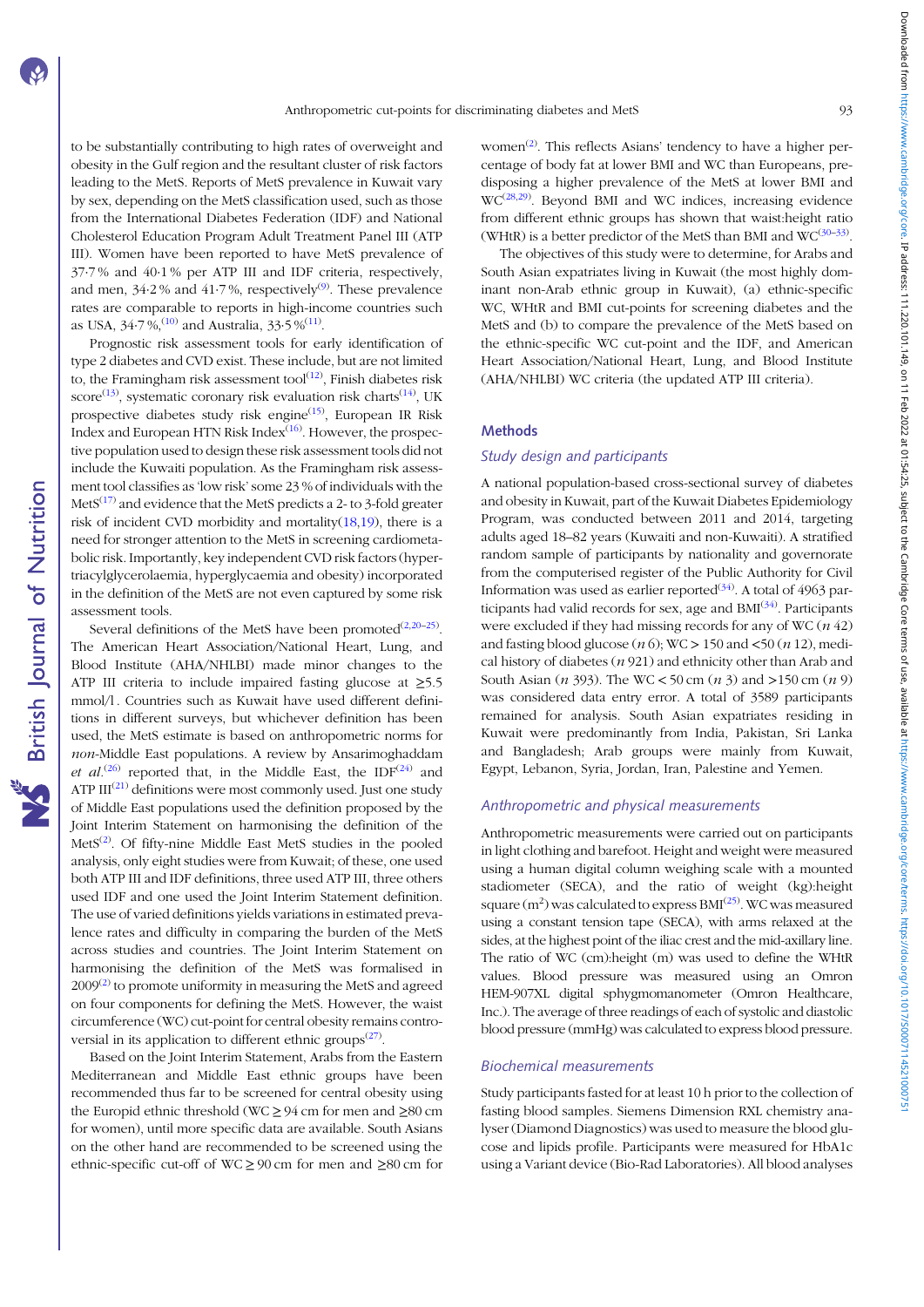were conducted at the Dasman Diabetes Institute clinical laboratories.

#### Definition of the metabolic syndrome and risk factors

Hypertension was defined as systolic blood pressure ≥130 mmHg and/or diastolic blood pressure ≥85 mmHg and/ or receiving treatment for such condition<sup>[\(2\)](#page-10-0)</sup>. In lieu of an ethnic-specific cut-point, the WC cut-point for Europid ethnicity was applied to define central obesity for Arabs. The ethnicspecific cut-off for South Asians was used to define central obesity for this group<sup>([2\)](#page-10-0)</sup>. These relevant cut-offs for men and women were  $WC \ge 94$  cm and  $\ge 80$  cm, respectively, for Arabs, and  $WC \ge 90$  cm and  $\ge 80$  cm, respectively, for South Asians. Elevated HbA1c  $\geq 6.5\%^{(35)}$  $\geq 6.5\%^{(35)}$  $\geq 6.5\%^{(35)}$  or fasting blood glucose  $\geq$  7·0 mmol/l was used to define diabetes<sup>([2\)](#page-10-0)</sup>. Hyperglycaemia (fasting blood glucose) was defined as fasting blood glucose ≥ 6.1 mmol/ $1^{(2)}$  $1^{(2)}$  $1^{(2)}$ , while dyslipidaemia was defined when at least one lipids disorder (elevated total cholesterol  $\geq$  5·2 mmol/l, elevated TAG  $\geq$  1.7 mmol/l, low HDL  $\leq$  1.03 mmol/l for men or  $\leq$ 1.29 for women and elevated LDL  $\geq$  2.6 mmol/l) is identified<sup>([2\)](#page-10-0)</sup>. We defined  $\geq$ 3 CVD risk factors as the presence of any three of hyperglycaemia, hypertension, elevated blood TAG and low HDL level. The criteria used in defining the MetS were based on:

- IDF: central obesity and any two of hyperglycaemia, hypertension, elevated blood TAG and low HDL level.
- AHA/NHLBI: is an update of the ATP III criteria. Any three of central obesity, hyperglycaemia, hypertension, elevated blood TAG and low HDL level are required for MetS diagnosis.

For each set of criteria, we compared the IDF ethnic-specific WC cut-off and the predicted WC cut-off from our study population.

#### Ethical clearance

**S** British Journal of Nutrition

This study was conducted at Dasman Diabetes Institute and approved by the Ethical Review Committee (ERC – RA2010- 004). The study protocol was consistent with the Declaration of Helsinki. All participants signed the consent form, in writing, prior to enrolment in the study.

#### Statistical analysis

Analyses were performed separately for sex and ethnic groups. Descriptive statistics were calculated and presented as mean and standard deviation, or median and interquartile ranges if skewed, while categorical variables are presented as counts and percentages.

Age-adjusted logistic regression and receiver operating characteristic (ROC) analyses were carried out to evaluate the ability of anthropometric indices (WC, WHtR and BMI) to discriminate diabetes and ≥3 CVD risk factors. The area under the ROC curve provides a scale from 0·5 to 1·0 that is used to compare the ability of an anthropometric index to detect a positive disease condition. AUC of 0·5 indicates an absence of predictive power, while AUC of 1 indicates a perfect prediction<sup>([36](#page-11-0))</sup>. The optimal cut-off points were identified based on Youden's index, which is defined as the points on the ROC curve that maximises the

sum of sensitivity and specificity (sensitivity  $+$  specificity  $-1$ ). Sensitivity, specificity, positive and negative predictive values, and their 95 % CI were calculated and presented for cut-points determined for each set of predictive criteria.

Age-adjusted restricted cubic spline regression with three knots at 10, 50 and 90 percentiles was further applied to assess the non-linear relationship between anthropometric indices and diabetes and ≥3 CVD risk factors across sex and ethnic groups. The Wald statistic was used to test the linearity of the relationship between WC, WHtR and BMI and the log-odds of having diabetes or ≥3 CVD risk factors. The respective cut-off points for sex and ethnicity derived based on Youden's index were used as a reference for the estimation of OR.

Point estimates from logistic regression are presented as adjusted OR and 95 % CI. Statistical significance was set at  $P < 0.05$ . The WC cut-off points derived for sex and ethnicity subgroups, the IDF and AHA/NHLBI WC cut-off points were used to define the MetS based on the IDF and AHA/NHLBI criteria. The prevalence of the MetS based on these WC cut-off points and MetS criteria was calculated and graphed. All statistical analysis was conducted using Stata 16.1 (StataCorp).

#### Results

#### Basic study characteristics of participants

Data from 3589 participants were analysed. The sample included 2711 Arabs and 878 Asians with mean ages 43 and 41 years, respectively. Arabs had higher mean WC and BMI than the South Asians residing in Kuwait [\(Table 1](#page-4-0)). Across the two groups, women had higher BMI than men, while men had higher WC in the Arab group but not in the South Asian group. Arabs had lower average SBP, DBP and proportion of individuals with hypertension compared with South Asian group. Arab and South Asian men had a higher prevalence of diabetes, hypertension, dyslipidaemia and ≥3 CVD risk factors compared with Arab and South Asian women.

#### Areas under the receiver operating characteristics curves for various anthropometric indices

[Figure 1](#page-5-0) shows the ROC curves for each anthropometric index stratified by sex and ethnic group. The age-adjusted AUC and OR for WC, WHtR and BMI across sex and ethnic group for diabetes and ≥3 CVD risk factors are presented in [Table 2.](#page-6-0) The AUC were similar for WC, WHtR and BMI, although WC had slightly higher AUC than BMI for diabetes in Arab men and women. BMI and WHtR had the highest AUC for ≥3 CVD risk factors in South Asian women and men, respectively. In Arab and South Asia men and women, BMI and WHtR were associated with a greater odd of diabetes and ≥3 CVD risk factors.

#### Cut-off points, sensitivities, specificities, positive and negative predictive values

[Table 3](#page-6-0) shows the optimal cut-off points, sensitivities, specificities, positive and negative predictive values of each anthropometric index that maximises the classification of participants with diabetes and ≥3 CVD risk factors in comparison with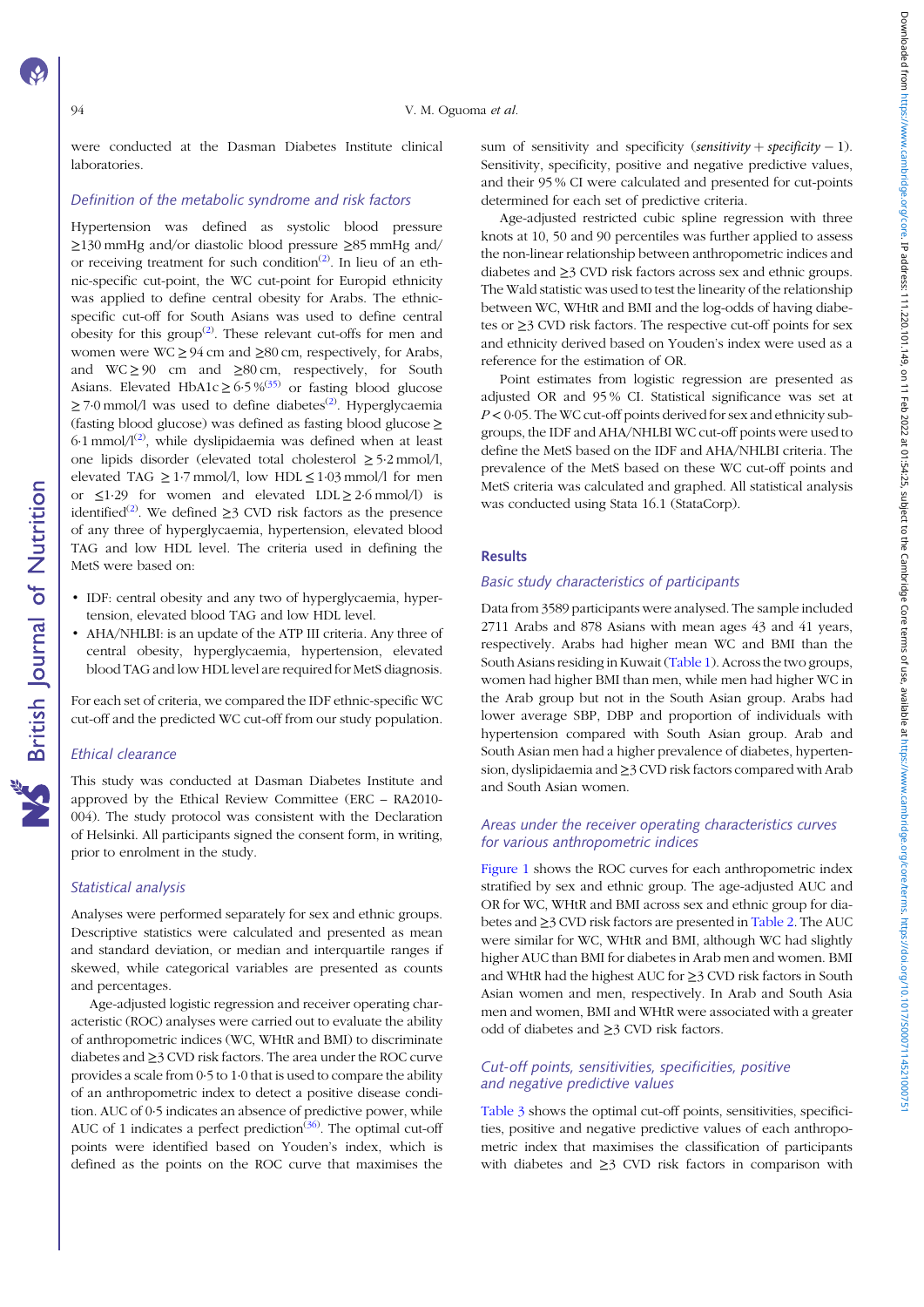<span id="page-4-0"></span>

|  | <b>Table 1.</b> Basic characteristics of study population |  |  |
|--|-----------------------------------------------------------|--|--|
|  | (Numbers and percentages)                                 |  |  |

|                           |               |           | Arab            |           |                |        |              |           | South Asia     |           |               |                 |
|---------------------------|---------------|-----------|-----------------|-----------|----------------|--------|--------------|-----------|----------------|-----------|---------------|-----------------|
|                           | Male (N 1417) |           | Female (N 1294) |           | Total (N 2711) |        | Male (N 609) |           | Female (N 269) |           | Total (N 878) |                 |
| Factors                   | mean          | <b>SD</b> | mean            | <b>SD</b> | mean           | SD     | mean         | <b>SD</b> | mean           | <b>SD</b> | mean          | <b>SD</b>       |
| Age (years)               | 43.5          | $10-0$    | 42.2            | $9-6$     | 42.9           | 9.8    | 40.8         | 9.1       | 41.3           | $8-8$     | 41.0          | 9 <sub>0</sub>  |
| Height (cm)               | 172.4         | $6 - 7$   | 158-8           | 5.8       | 165.9          | 9.2    | 169.5        | $6-8$     | 157.2          | $5-6$     | $165 - 7$     | 8·6             |
| Weight (kg)               | 90.6          | 17.3      | 79.5            | 16.9      | 85.3           | 18.0   | 77.2         | 12.9      | 70.9           | 13.7      | 75.3          | $13-4$          |
| BMI (kg/m <sup>2</sup> )  | 30.5          | 5.3       | 31.5            | $6-4$     | 31.0           | 5.9    | 26.8         | $4-0$     | 28.7           | 5.5       | 27.4          | 4.6             |
| WC (cm)                   | 101.3         | 11.9      | 96.0            | 12.7      | 98.8           | 12.6   | 92.9         | 9.7       | 93.3           | 11.8      | 93.0          | $10-4$          |
| WHtR                      | 0.6           | 0.1       | 0.6             | 0.1       | 0.6            | 0.1    | 0.5          | 0.1       | 0.6            | 0.1       | 0.6           | 0.1             |
| <b>FBG</b>                | 5.4           | 1.2       | $5-1$           | $1-1$     | 5.2            | 1.2    | $5-4$        | $1-1$     | $5-1$          | 0.7       | 5.3           | 1·C             |
| <b>SBP</b>                | 131.4         | 22.1      | 119-2           | 15.9      | 125.5          | 20.3   | 134.0        | $16-3$    | 123.9          | $18-4$    | 130.9         | $17 - 5$        |
| <b>DBP</b>                | 79.3          | 11.6      | 75.2            | $10-7$    | 77.3           | 11.4   | 82.8         | $11-2$    | 78.0           | $11-2$    | 81.3          | $11-4$          |
| <b>TC</b>                 | $5-3$         | 1.0       | 5.2             | $1-0$     | 5.2            | $1-0$  | $5-3$        | $1-1$     | 5.2            | $1-0$     | 5.2           | 1·C             |
| <b>TAG</b>                | $1-6$         | $1-0$     | 1.2             | 0.7       | 1.4            | 0.9    | 1.7          | 1.2       | 1.2            | 0.8       | $1-6$         | $1 - 1$         |
| <b>HDL</b>                | 1.1           | 2.4       | 1.4             | 2.4       | 1.3            | 2.4    | 1.2          | 3.9       | 1.5            | 4.6       | 1.3           | 4.1             |
| LDL                       | 3.5           | 0.9       | $3-3$           | 0.9       | 3.4            | 0.9    | 3.5          | $1-0$     | $3-4$          | 0.8       | 3.5           | O.S             |
|                           | n/N           | $\%$      | n/N             | $\%$      | n/N            | $\%$   | n/N          | $\%$      | n/N            | $\%$      | n/N           | $\%$            |
| Hypertension              | 398/1415      | 28.1      | 174/1293        | $13-5$    | 572/2708       | 21.1   | 238/609      | 39.1      | 61/269         | 22.7      | 299/878       | 34.1            |
| <b>Elevated FBG</b>       | 171/1417      | 12.1      | 106/1294        | 8.2       | 277/2711       | 10.2   | 81/609       | 13.3      | 16/269         | 5.9       | 97/878        | 11 <sub>c</sub> |
| Elevated HbA1c            | 133/1415      | 9.4       | 82/1293         | $6-3$     | 215/2708       | 7.9    | 75/609       | 12.3      | 26/269         | 9.7       | 101/878       | 11.5            |
| <b>Diabetes</b>           | 77/1417       | $5-4$     | 41/1294         | $3-2$     | 118/2711       | 4.4    | 40/609       | $6-6$     | 5/269          | 1.9       | 45/878        | $5-1$           |
| <b>Elevated TC</b>        | 744/1417      | 52.5      | 632/1294        | 48.8      | 1376/2711      | 50.8   | 322/609      | 52.9      | 133/269        | 49.4      | 455/878       | 51.8            |
| <b>Elevated TAG</b>       | 477/1417      | 33.7      | 239/1294        | $18-5$    | 716/2711       | $26-4$ | 240/609      | 39.4      | 50/269         | $18-6$    | 290/878       | 33 <sub>0</sub> |
| <b>Elevated LDL</b>       | 1199/1393     | $86 - 1$  | 1033/1285       | 80.4      | 2232/2678      | 83.3   | 507/597      | 84.9      | 222/269        | 82.5      | 729/866       | 84.2            |
| Low HDL                   | 745/1415      | 52.7      | 615/1294        | 47.5      | 1360/2709      | $50-2$ | 371/609      | 60.9      | 179/269        | 66.5      | 550/878       | $62 - 6$        |
| Dyslipidaemia             | 1330/1417     | 93.9      | 1149/1294       | 88.8      | 2479/2711      | 91.4   | 579/609      | 95.1      | 249/269        | 92.6      | 828/878       | 94.3            |
| 1 of 4 risk factors       | 402/1417      | 28.4      | 491/1294        | 37.9      | 893/2711       | 32.9   | 154/609      | 25.3      | 99/269         | 36.8      | 253/878       | $28 - 8$        |
| 2 of 4 risk factors       | 510/1417      | $36-0$    | 384/1294        | 29.7      | 894/2711       | 33.0   | 212/609      | 34.8      | 91/269         | 33.8      | 303/878       | $34 - 5$        |
| 3 of 4 risk factors       | 301/1417      | 21.2      | 155/1294        | 12.0      | 456/2711       | $16-8$ | 169/609      | 27.8      | 38/269         | 14.1      | 207/878       | $23 - 6$        |
| 4 of 4 risk factors       | 76/1417       | $5-4$     | 28/1294         | 2.2       | 104/2711       | $3-8$  | 41/609       | $6 - 7$   | 15/269         | $5-6$     | 56/878        | $6-4$           |
| $\geq$ 3 CVD risk factors | 377/1417      | 26.6      | 183/1294        | 14.1      | 560/2711       | $20-7$ | 210/609      | 34.5      | 53/269         | 19.7      | 263/878       | $30 - C$        |

WC, waist circumference; WHtR, waist:height ratio; FBG, fasting blood glucose; SBP, systolic blood pressure; DBP, diastolic blood pressure; TC, total cholesterol; TAG, triacylglycerol; HDL, high-density lipoprotein cholesterol; LDL, low-density lipoprotein cholesterol.

currently used cut-off points. In Arab men, the optimal cut-offs for WC, WHtR and BMI for predicting diabetes and ≥3 CVD risk factors were 106 cm, 0.55 and 28 kg/m<sup>2</sup> for diabetes and 97 cm, 0.55 and  $28 \text{ kg/m}^2$  for  $\geq$ 3 CVD risk factors, respectively. In women, the cut-offs were 107 cm, 0.65 and 33 kg/m<sup>2</sup> for diabetes and 93 cm, 0·60 and 30 kg/m<sup>2</sup> for  $\geq$ 3 CVD risk factors, respectively. The sample-specific cut-offs for WC, WHtR and BMI for predicting diabetes and ≥3 CVD risk factors among men South Asian expatriates were 92 cm, 0.56 and 23 kg/m<sup>2</sup> for diabetes and 91 cm, 0.52 and 25 kg/m<sup>2</sup> for  $\geq$ 3 CVD risk factors, respectively. In South Asian women, the cut-off points were 91 cm, 0·57 and 26 kg/m<sup>2</sup> for diabetes and 93 cm, 0·49 and  $32 \text{ kg/m}^2$  for  $\geq$  3 CVD risk factors, respectively.

#### Shape of relationship between waist circumference, waist:height ratio and BMI; and diabetes and ≥3 CVD risk factors

[Figure 2\(](#page-7-0)a)-(c) shows a non-linear relationship between the anthropometric indices and diabetes and ≥3 CVD risk factors across sex and ethnic groups. At higher WC, WHtR and BMI values, Asian men tend to have higher odds of diabetes and ≥3 CVD risk factors than Arab men and the odds was consistently greater after the anthropometric-specific cut-off points. Conversely, the OR of ≥3 CVD risk factors for women was greater in Arab women compared with South Asian women across the anthropometric indices. However, there is an s-shaped relationship of the point estimates in South Asian women, where the odds of diabetes and ≥3 CVD risk factors for the anthropometric indices plateau after the cut-point.

#### Prevalence of the metabolic syndrome based on International Diabetes Federation and American Heart Association/National Heart, Lung, and Blood Institute criteria

Estimated prevalence rates of the MetS based on the IDF and AHA/NHLBI criteria using the IDF ethnic cut-off points and the predicted sample-specific WC cut-off are shown in [Figure 3](#page-9-0). The IDF WC cut-offs corresponded to a higher prevalence across sex and ethnic groups compared with the sample-specific cut-offs.

#### **Discussion**

Our study of a representative sample of 3589 Kuwaiti Arabs and other Arabs from Middle East and Mediterranean countries and expatriates from South Asia showed that WC and WHtR were slightly more predictive of diabetes and ≥3 CVD risk factors across sex amongst Arabs, while BMI showed slightly higher discriminatory ability of ≥3 CVD risk factors across South Asian women, than WC and WHtR. The similar areas under the ROC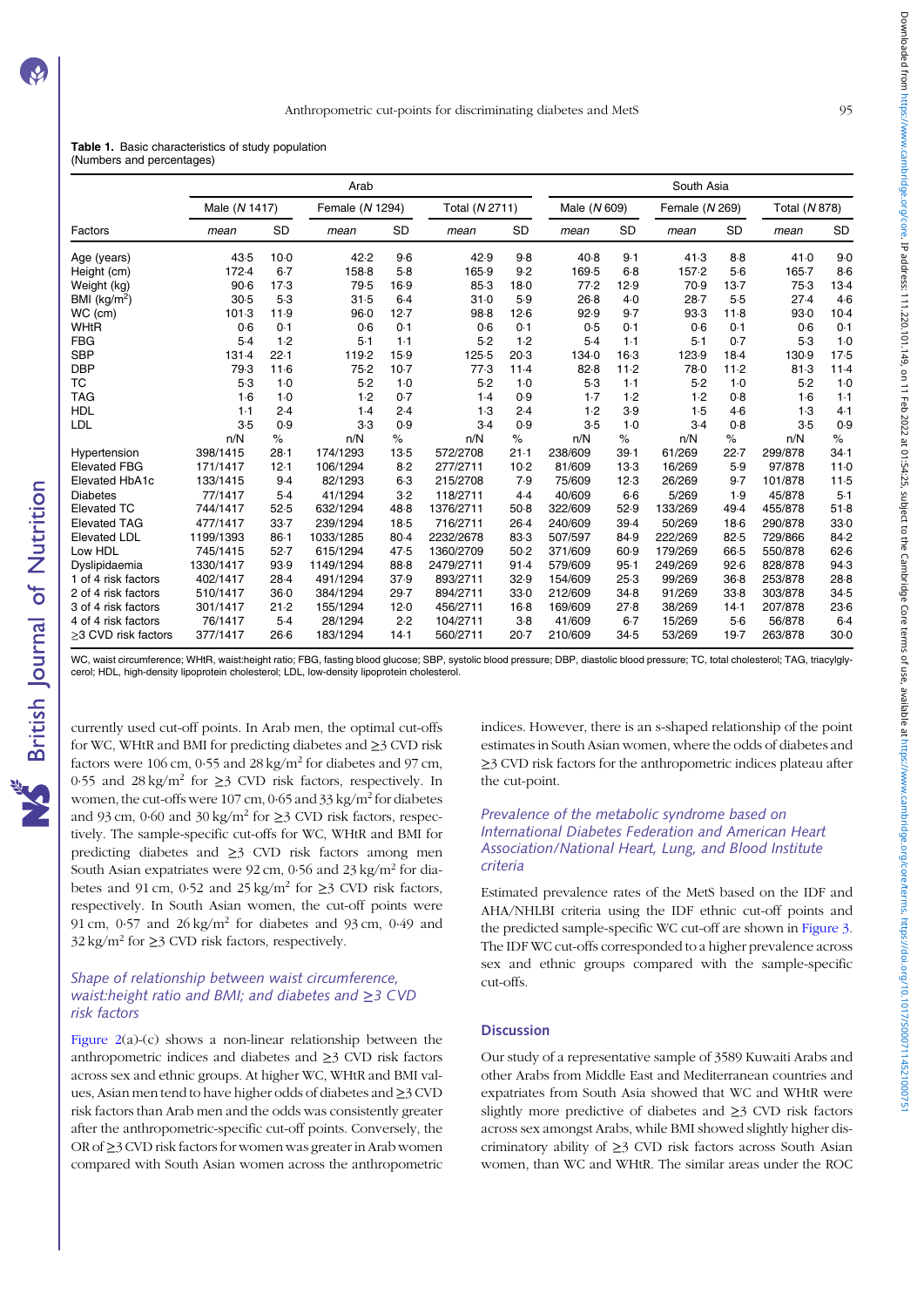<span id="page-5-0"></span>



Fig. 1. Non-linear relationship between (a) waist circumference (WC), (b) waist:height ratio (WHtR) and (c) BMI; and diabetes and ≥3 CVD risk factors across sex and ethnic group. -, M, Arab; -, F, Arab; -, M, South Asia; -, F, South Asia.

curves suggest that the use of any one of WC, WHtR and/or BMI would be more time and resource efficient in the screening of diabetes and ≥3 CVD risk factors in the at-risk individuals/ population.

Differing results have emerged from countries in the Middle East and Mediterranean region regarding whether BMI is a better predictor than WC and WHtR of the MetS and related risk factors, or *vice versa*.<sup>[\(37\)](#page-11-0)</sup> Hamzeh *et al.*<sup>[\(38\)](#page-11-0)</sup> reported that BMI had the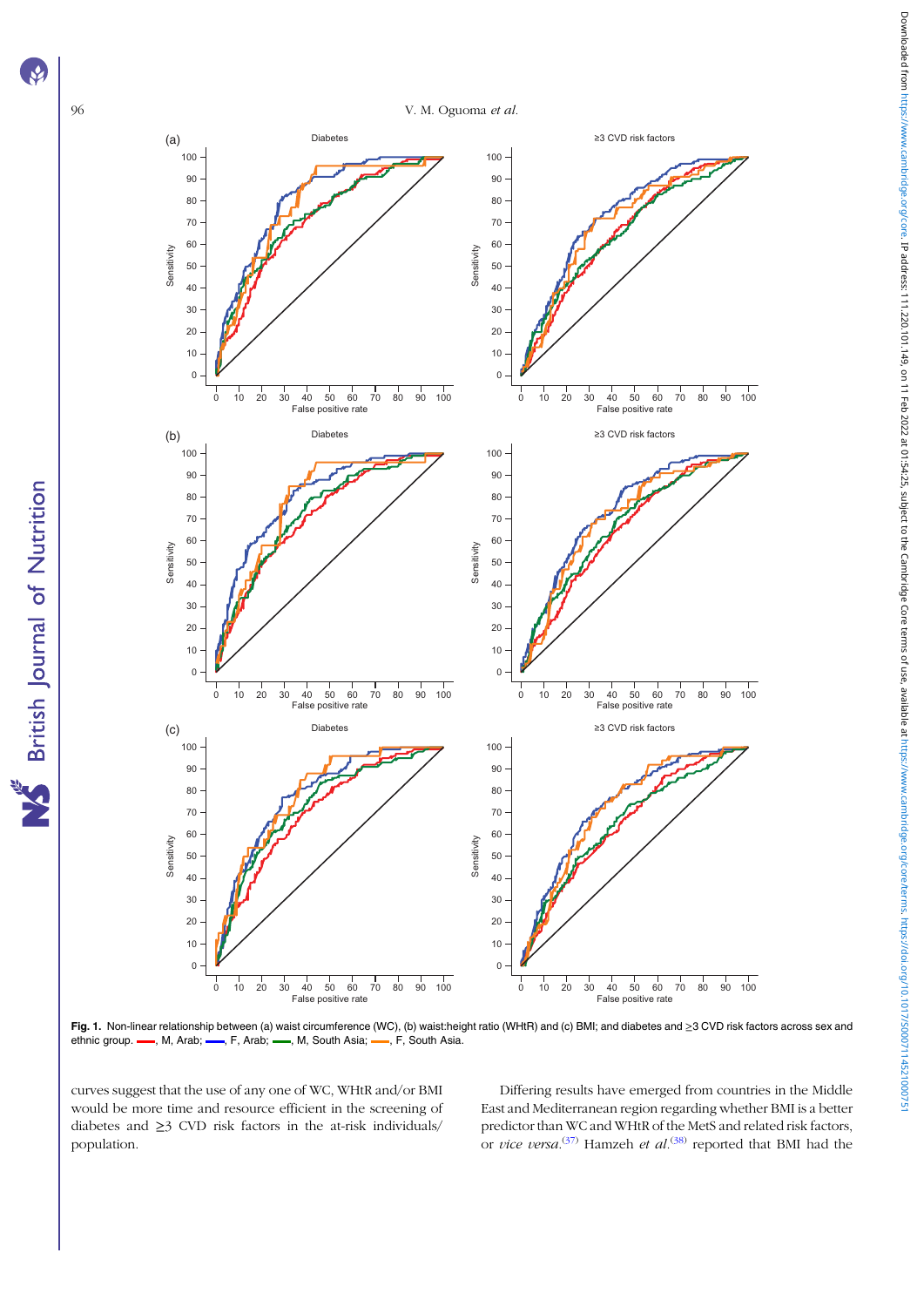|                            |     |       |      |            | $WC$ (cm)  |            |      |            | <b>WHtR</b> |            |      |            | BMI (kg/m <sup>2</sup> ) |            |
|----------------------------|-----|-------|------|------------|------------|------------|------|------------|-------------|------------|------|------------|--------------------------|------------|
|                            | n   | %     | aOR  | 95 % CI    | <b>AUC</b> | 95 % CI    | aOR  | 95 % CI    | <b>AUC</b>  | 95 % CI    | aOR  | 95 % CI    | <b>AUC</b>               | 95 % CI    |
| Male Arab (N 1417)         |     |       |      |            |            |            |      |            |             |            |      |            |                          |            |
| <b>Diabetes</b>            | 146 | 10.30 | 1.04 | 1.02, 1.05 | 0.72       | 0.68, 0.76 | 1.07 | 1.04.1.09  | 0.72        | 0.68, 0.76 | 1.07 | 1.04, 1.10 | 0.71                     | 0.67.0.75  |
| >3 CVD risks               | 377 | 26.61 | 1.04 | 1.03, 1.05 | 0.67       | 0.64, 0.70 | 1.06 | 1.05, 1.08 | 0.66        | 0.63, 0.69 | 1.08 | 1.06, 1.11 | 0.66                     | 0.63, 0.69 |
| Female Arab (N 1294)       |     |       |      |            |            |            |      |            |             |            |      |            |                          |            |
| Diabetes                   | 90  | 6.96  | 1.07 | 1.05.1.09  | 0.81       | 0.78, 0.85 | 1.12 | 1.09.115   | 0.81        | 0.77, 0.85 | 1.11 | 1.07, 1.15 | 0.79                     | 0.75, 0.83 |
| >3 CVD risks               | 183 | 14.14 | 1.05 | 1.04, 1.07 | 0.75       | 0.71, 0.78 | 1.09 | 1.06.1.11  | 0.75        | 0.71, 0.78 | 1.09 | 1.07, 1.12 | 0.74                     | 0.71.0.78  |
| Male South Asian (N 609)   |     |       |      |            |            |            |      |            |             |            |      |            |                          |            |
| <b>Diabetes</b>            | 87  | 14.29 | 1.07 | 1.05, 1.10 | 0.73       | 0.68, 0.79 | 1.13 | 1.08.1.18  | 0.73        | 0.68, 0.79 | 1.17 | 1.11.124   | 0.74                     | 0.68, 0.79 |
| >3 CVD risks               | 210 | 34.48 | 1.06 | 1.04, 1.08 | 0.66       | 0.62.0.71  | 1.11 | 1.07.115   | 0.68        | 0.64, 0.72 | 1.12 | 1.07.117   | 0.66                     | 0.61, 0.70 |
| Female South Asian (N 269) |     |       |      |            |            |            |      |            |             |            |      |            |                          |            |
| <b>Diabetes</b>            | 26  | 9.67  | 1.04 | 1.00.108   | 0.79       | 0.70, 0.87 | 1.06 | 1.00.111   | 0.79        | 0.70.0.87  | 1.11 | 1.03, 1.20 | 0.79                     | 0.71, 0.87 |
| >3 CVD risks               | 53  | 19.70 | 1.02 | 1.00, 1.05 | 0.71       | 0.63, 0.78 | 1.03 | 0.99.108   | 0.71        | 0.64.0.79  | 1.07 | 1.01, 1.13 | 0.73                     | 0.66, 0.80 |

<span id="page-6-0"></span>Table 2. Areas under the receiver operating characteristic curves (AUC) for various anthropometric indices and the metabolic syndrome risk factors in South Asia and Arab males and females (Numbers and percentages; adjusted odds ratio (aOR) and 95 % confidence interval)

|  |  |  |  |  | Table 3. Cut-off values of waist circumference (WC), waist:height ratio (WHtR) and BMI that are predictive of the metabolic syndrome risk factors in South Asia and Arab males and females |
|--|--|--|--|--|--------------------------------------------------------------------------------------------------------------------------------------------------------------------------------------------|
|--|--|--|--|--|--------------------------------------------------------------------------------------------------------------------------------------------------------------------------------------------|

| Male South Asian (N 609)                                                                                                                                                                       |             |                     | 14.14<br>1.05           | 1.04, 1.07 |                    | 0.75<br>0.71, 0.78 |                     | 1.09                | 1.06, 1.11 | 0.75               | 0.71, 0.78  |                     | 1.07, 1.12          | 0.74        |                    |
|------------------------------------------------------------------------------------------------------------------------------------------------------------------------------------------------|-------------|---------------------|-------------------------|------------|--------------------|--------------------|---------------------|---------------------|------------|--------------------|-------------|---------------------|---------------------|-------------|--------------------|
| <b>Diabetes</b>                                                                                                                                                                                |             | 87                  | 14.29<br>1.07           | 1.05, 1.10 |                    | 0.73               | 0.68, 0.79          | 1.13<br>1.08, 1.18  |            | 0.73               | 0.68, 0.79  | 1.17                | 1.11, 1.24          | 0.74        | 0.68, 0.79         |
| >3 CVD risks                                                                                                                                                                                   |             | 210                 | 34.48<br>1.06           | 1.04, 1.08 |                    | 0.66               | 0.62, 0.71          | 1.11<br>1.07, 1.15  |            | 0.68               | 0.64, 0.72  | 1.12                | 1.07, 1.17          | 0.66        | 0.61, 0.70         |
| Female South Asian (N 269)                                                                                                                                                                     |             |                     |                         |            |                    |                    |                     |                     |            |                    |             |                     |                     |             |                    |
| <b>Diabetes</b>                                                                                                                                                                                |             | 26                  | 9.67<br>1.04            | 1.00, 1.08 |                    | 0.79               | 0.70, 0.87          | 1.06<br>1.00, 1.11  |            | 0.79               | 0.70, 0.87  | 1.11                | 1.03, 1.20          | 0.79        | 0.71, 0.87         |
| $\geq$ 3 CVD risks                                                                                                                                                                             |             | 53                  | 19.70<br>1.02           | 1.00, 1.05 |                    | 0.71               | 0.63, 0.78          | 0.99, 1.08<br>1.03  |            | 0.71               | 0.64, 0.79  | 1.07                | 1.01, 1.13          | 0.73        | 0.66, 0.80         |
| WC, waist circumference; WHtR, waist:height ratio; BMI, body mass index.                                                                                                                       |             |                     |                         |            |                    |                    |                     |                     |            |                    |             |                     |                     |             |                    |
|                                                                                                                                                                                                |             |                     |                         |            |                    |                    |                     |                     |            |                    |             |                     |                     |             |                    |
| Table 3. Cut-off values of waist circumference (WC), waist:height ratio (WHtR) and BMI that are predictive of the metabolic syndrome risk factors in South Asia and Arab males and females     |             |                     | WC (cm)                 |            |                    |                    |                     | WHtR                |            |                    |             |                     | BMI ( $kg/m2$ )     |             |                    |
|                                                                                                                                                                                                | Cut-<br>off | Sensitivity<br>(% ) | Specificity<br>(% )     | PPV<br>(%) | <b>NPV</b><br>(% ) | Cut-<br>off        | Sensitivity<br>(% ) | Specificity<br>(% ) | PPV<br>(%) | <b>NPV</b><br>(% ) | Cut-<br>off | Sensitivity<br>(% ) | Specificity<br>(% ) | PPV<br>(% ) | <b>NPV</b><br>(% ) |
|                                                                                                                                                                                                |             |                     |                         |            |                    |                    |                     |                     |            |                    |             |                     |                     |             |                    |
|                                                                                                                                                                                                |             |                     |                         |            |                    |                    |                     |                     |            |                    |             |                     |                     |             |                    |
|                                                                                                                                                                                                | 106         | 67                  | 66                      | 19         | 95                 | 0.55               | 72                  | 60                  | 17         | 95                 | 28          | 70                  | 62                  | 17          | 95                 |
|                                                                                                                                                                                                | 97          | 68                  | 57                      | 36         | 83                 | 0.55               | 64                  | 60                  | 37         | 82                 | 28          | 86                  | 38                  | 33          | 88                 |
|                                                                                                                                                                                                |             |                     |                         |            |                    |                    |                     |                     |            |                    |             |                     |                     |             |                    |
|                                                                                                                                                                                                | 107<br>93   | 82                  | 71                      | 17         | 98                 | 0.65               | 86                  | 63                  | 15<br>24   | 98                 | 33          | 77                  | 71                  | 17          | 98                 |
|                                                                                                                                                                                                |             | 72                  | 67                      | 27         | 94                 | 0.60               | 84                  | 55                  |            | 95                 | 30          | 71                  | 68                  | 27          | 93                 |
|                                                                                                                                                                                                |             |                     |                         |            |                    |                    |                     |                     |            |                    |             |                     |                     |             |                    |
|                                                                                                                                                                                                | 92          | 71                  | $\overline{\mathbf{c}}$ | 26         | 93                 | 0.56               | 80                  | 58                  | 24         | 95                 | 23          | 84                  | 54                  | 23          | 95                 |
| Asian                                                                                                                                                                                          | 91          | 54                  | 70                      | 49         | 74                 | 0.52               | 70                  | 58                  | 47         | 79                 | 25          | 74                  | 52                  | 45          | 79                 |
| Male Arab<br><b>Diabetes</b><br>≥3 CVD risks<br>Female Arab<br><b>Diabetes</b><br>>3 CVD risks<br>Male South Asian<br><b>Diabetes</b><br>$\geq$ 3 CVD risks<br>Female South<br><b>Diabetes</b> | 91          | 96                  | 56                      | 19         | 99                 | 0.57               | 96                  | 56                  | 19         | 99                 | 26          | 88                  | 60                  | 19          | 98                 |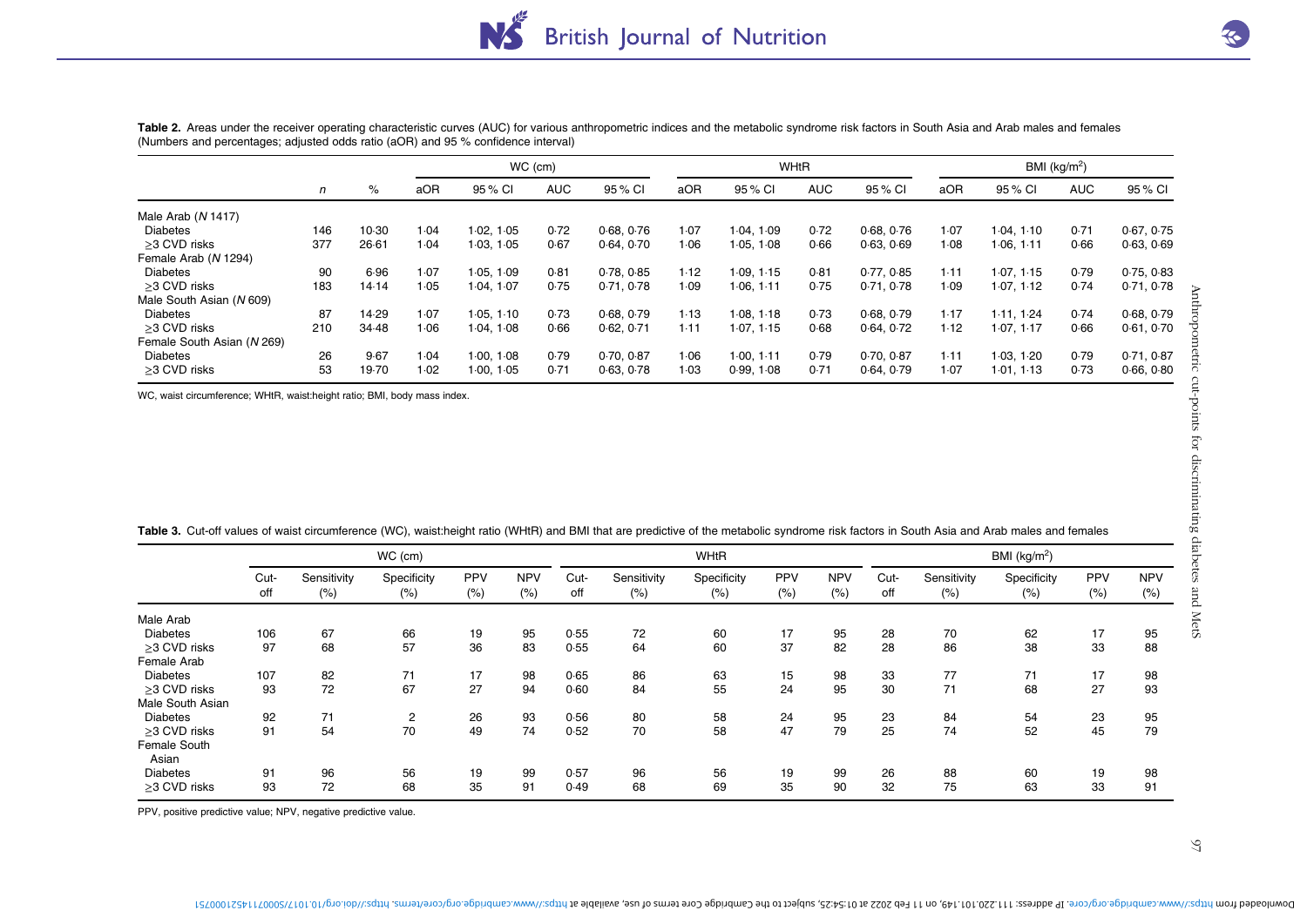

<span id="page-7-0"></span>**R** 

**S** British Journal of Nutrition

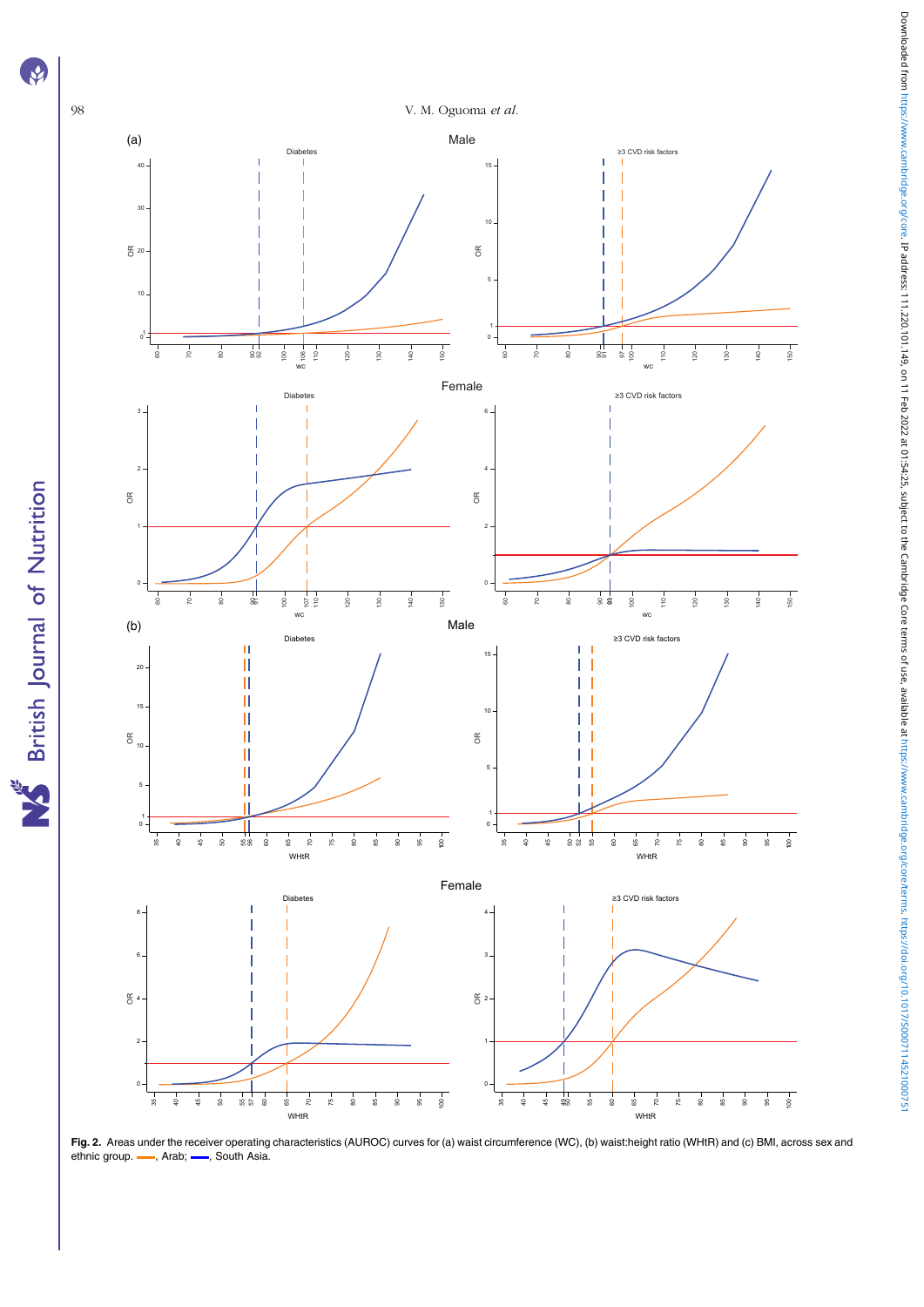



Fig. 2. (continued)

highest AUC and predicted the MetS better than WC and WHtR among adults 35–65 years in the West of Iran. In a Qatari population above 20 years of age, Bener et  $al^{(39)}$  $al^{(39)}$  $al^{(39)}$  reported that for men and women, WC was a better predictor of the MetS compared with WHtR and BMI. Also, in Jordan, Khader et  $al^{(40)}$  $al^{(40)}$  $al^{(40)}$ found that the WHtR performed better than other anthropometric indices with an AUC > 80. Given that our population of Arabs comprises individuals from different Arab nations and our findings show marginal differences in the predictive ability of these anthropometric indices, relying on one index in the Arab Kuwaiti population may be appropriate.

The age-adjusted odds of diabetes and ≥3 CVD risk factors was higher per single unit increase for BMI compared with WHtR and WC. It has been argued that BMI is not always the best measure of obesity given that it is not an accurate indicator for individuals with extreme obesity $(41)$  $(41)$ ; can overestimate the level of body fat among pregnant women<sup> $(42,43)$  $(42,43)$ </sup> and physically active individuals and athletes<sup> $(44)$  $(44)$  $(44)$ </sup>; or can underestimate the amount of body fat in the elderly<sup>[\(45](#page-11-0))</sup>. In a study comparing the gold standard dual X-ray absorptiometry with anthropometry, Day et  $al^{(46)}$  $al^{(46)}$  $al^{(46)}$  found that WC was more strongly correlated with dual X-ray absorptiometry, than WHtR and BMI. Therefore, there is an indication that the higher odds of co-morbidities with increasing BMI may be a presentation of our highly obese study population, especially among the Arab groups, given that the population mean of BMI seats around class 1 obesity (>30 kg/m<sup>2</sup>).

The optimal WC cut-off points in our study population were different from the IDF for Arabs and South Asians, especially among women. In contrast to IDF WC cut-off of 80 cm for Arab women, our findings of the optimal cut-off point of 93 cm for ≥3 CVD risk factors are in agreement with other studies from the Middle East and Mediterranean region<sup>([38,47,48](#page-11-0))</sup>. For men in the Arab group, the optimal WC for ≥3 CVD and individual risk factors such as diabetes were 106 cm and 97 cm, respectively. The findings suggest that the IDF-recommended WC threshold should be increased for Arab women to identify women with greater risk of diabetes and the MetS and eliminate the potential for overdiagnosis.

We also found that the optimal range of WC for predicting diabetes and ≥3 CVD risk factors amongst South Asian expatriates in Kuwait was 92 and 91 cm for men and 91 and 93 cm for women, respectively. Mohan *et al.*<sup>[\(49](#page-11-0))</sup> found that WC of 87 cm for men and 82 cm for women appear to be the appropriate cut-off point to identify cardiometabolic risk factors in urban Indians. Another study of British South Asians<sup> $(50)$ </sup> showed that equivalent rates of diabetes occur at lower obesity levels than the Caucasian cut-off of >102 cm for men and >88 cm for women, thus supporting the need for ethnic-specific cut-off values. However, given that the expression of cardiometabolic risks is not dependent on genetic factors alone, the moderating role of environment which shapes collective health and health-related behaviours is relevant too. As Kuwait has one of the highest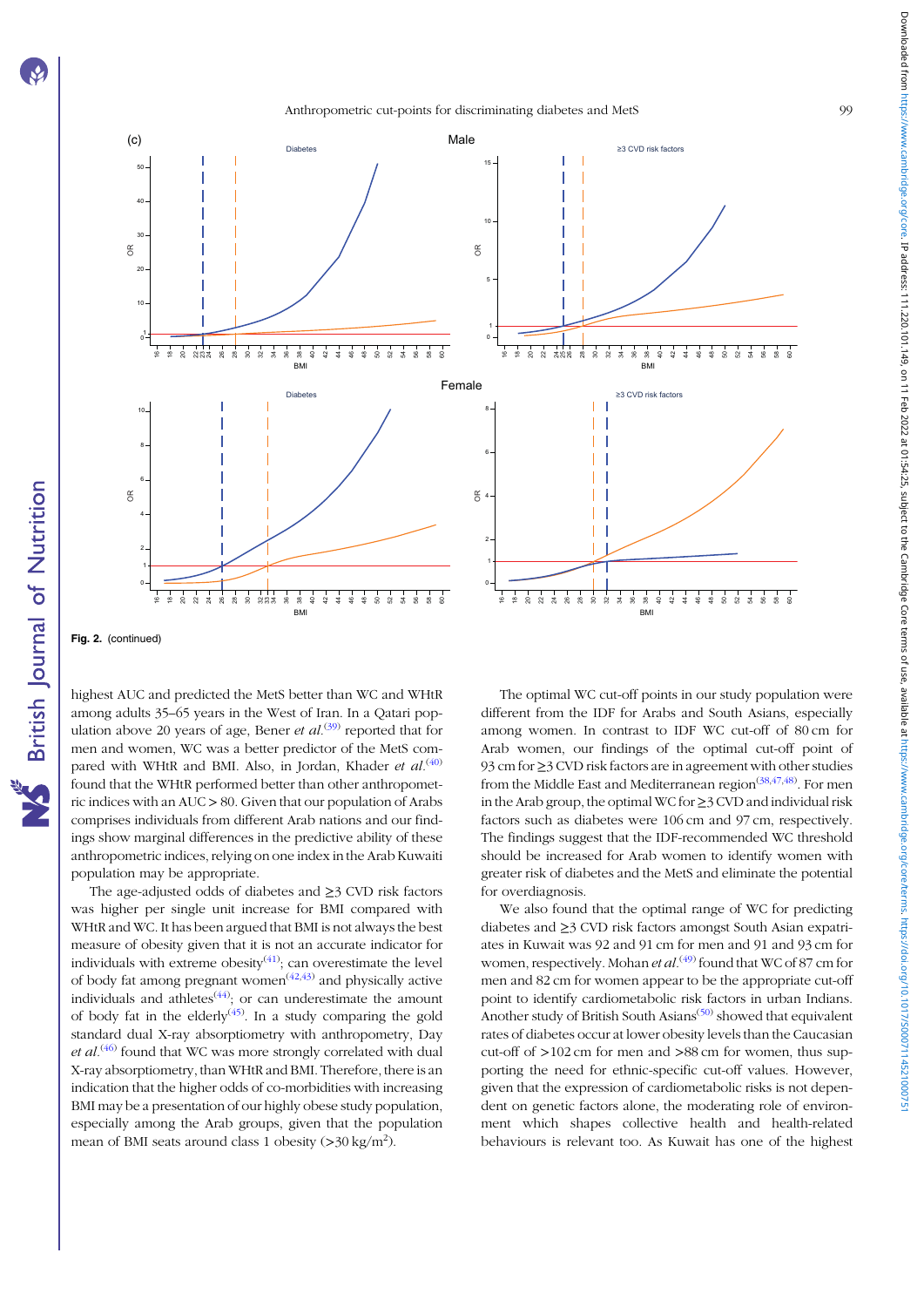<span id="page-9-0"></span>

Fig. 3. Prevalence of MetS based on IDF and AHA/NHLBI criteria using the IDF ethnic cut-off points and the predicted sample-specific optimum WC cut-off across sex and ethnic group.

burdens of obesity and physical inactivity globally, environmental predispositions orchestrating the burden of obesity and physical inactivity are likely to result in higher general and abdominal obesity, especially among women.

Our study also showed that the optimal WHtR cut-off was consistently above the recommended global value (0·50), especially for all sexes in the Arab group (0·55 men and 0.60–0.65 women). Ashwell & Hsieh<sup>([51\)](#page-11-0)</sup> have proposed that WHtR could be a better, simple and rapid screening tool than BMI given that it is easier to measure and calculate, and the simple public health message of keeping the WC less than half of height is more intuitive. However, in South Asian men for both diabetes and ≥3 CVD risk factors, the exponential rise in the OR following a single unit increase in anthropometric indices, compared with Arab men, signifies potential higher morbidity/mortality among South Asians at lower WC, WHtR or BMI. Our findings support the existing evidence that Asians have an ethnic predisposition to adverse body fat distribution and the MetS at lower cut-off points for anthropometric indices<sup>[\(52,53\)](#page-11-0)</sup>.

Studies suggest that fat distribution measured by WC or WHtR is more important than total body fat based on BMI for  $\text{CVD}^{(54,55)}$  $\text{CVD}^{(54,55)}$  $\text{CVD}^{(54,55)}$ . The exponential increase in the OR and plateauing after the predicted cut-off points is more pronounced in South Asian women for WC and WHtR, than BMI. This finding may suggest that South Asian women tend to have a stable risk after the anthropometric cut-off point that predicts increased risk, given their predisposition to adverse body fat and CVD risk at lower cut-off points. The risk of CVD within a given WC strata has been shown to significantly differ between shorter and taller individ- $\text{uals}^{(56)}$  $\text{uals}^{(56)}$  $\text{uals}^{(56)}$ . Therefore, the contribution of height to WC may have influenced the shape of the relationship between WHtR and diabetes and ≥3 CVD risk factors in South Asian women compared with Arab women.

We further assessed the prevalence of the MetS as defined by IDF and AHA/NHLBI using the optimal WC derived from ≥3 CVD risk factor to compare with the IDF-recommended cut-off points for Arabs and South Asians. We found that irrespective of the definition used, the IDF-specified cut-off values led to a higher prevalence of the MetS than when the optimal WC cut-off is used. Evidence had shown that obesity does not invariably lead to adverse metabolic conditions such as diabetes, hypertension, dyslipidaemia and the Met $S^{(57,58)}$  $S^{(57,58)}$  $S^{(57,58)}$  $S^{(57,58)}$  $S^{(57,58)}$  Increasing evidence also indicates that the prevalence of metabolically healthy obesity differs considerably according to the WC cut-off values and the criteria used in defining the MetS<sup>([59](#page-11-0),[60\)](#page-11-0)</sup>. Our predicted WC cut-off for abdominal obesity, which was higher, may be more accurate in delineating the metabolically healthy obese phenotypes in the population, thus reducing potential overdiagnosis.

#### Strengths and limitations of the study

The nationally representative study population and large sample size are important strengths of our study. Our comparison of Arabs and South Asians resident in Kuwait is unique and has not been previously reported. A limitation is the cross-sectional design, which precludes knowledge of temporality and causality in prognostic applications. The smaller proportion of South Asians with diabetes may have influenced the s-shaped non-linear relationship found in this subgroup.

#### Conclusion

This study shows that given their similar AUC, any of the anthropometric indices assessed here (WC, WHtR or BMI) could be used in screening for diabetes and ≥3 CVD risk factors in Kuwait. WC and BMI cut-points for screening ≥3 CVD risk factors in Arabs and South Asians in Kuwait were higher for women.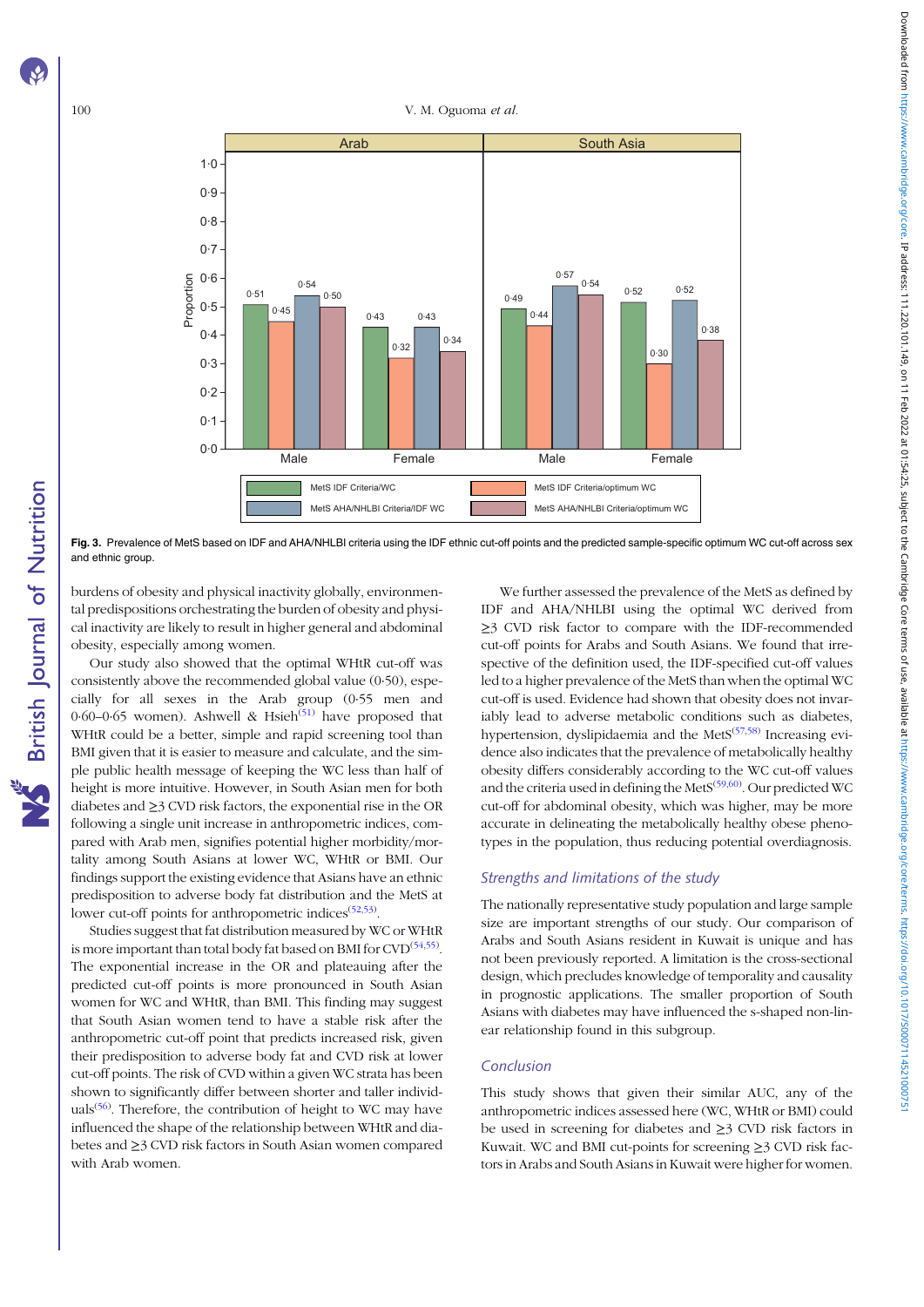<span id="page-10-0"></span>The WHtR cut-point for screening ≥3 CVD risk factors was higher in women compared with men in the Arab group but not in the South Asian group, suggesting that the global cutoff of 0·5 may be acceptable for the South Asian group. Across Arab and South Asian groups, men had a higher prevalence of the MetS than women irrespective of the WC cut-off or MetS criteria used. This study provides Kuwait-specific anthropometric cut-off values and adds to the growing call for ethnic-based cut-points for classification and comparison of populations at risk of CVD.

#### Acknowledgements

We are grateful to the teams at the Dasman Diabetes Institute for their contributions in conducting this study.

We also thank the Kuwait Foundation for the Advancement of Sciences for providing funding to support this study. V. M. O., N. T. C. and M. D. conceived the objective of this study; N. T. C. and M. D. secured funding; S. A. and V. M. O. processed data; V. M. O. analysed data and drafted the manuscript; V. M. O., S. A., M. A., F. H. A., A. A., F. A., N. T. C. and M. D. reviewed manuscript for important intellectual content. All authors read and approved the final manuscript.

The authors declare that there are no conflicts of interest.

#### Reference

- 1. Grundy SM (2006) Metabolic syndrome: connecting and reconciling cardiovascular and diabetes worlds. JAm Coll Cardiol 47, 1093–1100.
- 2. Alberti KG, Eckel RH, Grundy SM, et al. (2009) Harmonizing the metabolic syndrome: a joint interim statement of the International Diabetes Federation Task Force on Epidemiology and Prevention; National Heart, Lung, and Blood Institute; American Heart Association; World Heart Federation; International Atherosclerosis Society; and International Association for the Study of Obesity. Circulation 120, 1640–1645.
- 3. Aganovic I & Dusek T (2007) Pathophysiology of metabolic syndrome. EJIFCC 18, 3-6.
- 4. Carr DB, Utzschneider KM, Hull RL, et al. (2004) Intraabdominal fat is a major determinant of the national cholesterol education program adult treatment panel III criteria for the metabolic syndrome. Diabetes 53, 2087–2094.
- 5. Reaven GM (1988) Banting lecture 1988. Role of insulin resistance in human disease. Diabetes 37, 1595–1607.
- 6. Festi D, Schiumerini R, Eusebi LH, et al. (2014) Gut microbiota and metabolic syndrome. World J Gastroenterol 20, 16079–16094.
- 7. Tamashiro KL, Sakai RR, Shively CA, et al. (2011) Chronic stress, metabolism, and metabolic syndrome. Stress 14, 468–474.
- 8. Simopoulos AP (2013) Dietary  $n-3$  fatty acid deficiency and high fructose intake in the development of metabolic syndrome, brain metabolic abnormalities, and non-alcoholic fatty liver disease. Nutrients 5, 2901–2923.
- 9. Al Zenki S, Al Omirah H, Al Hooti S, et al. (2012) High prevalence of metabolic syndrome among Kuwaiti adults: a wake-up call for public health intervention. Int J Environ Res Public Health 9, 1984-1996.
- 10. Aguilar M, Bhuket T, Torres S, et al. (2015) Prevalence of the metabolic syndrome in the United States, 2003–2012. JAMA 313, 1973–1974.
- 11. Tanamas SK, Magliano DJ, Lynch B, et al.(2012) The Australian Diabetes, Obesity and Lifestyle Study. Melbourne: Baker IDI Heart and Diabetes Institute.
- 12. Anderson KM, Odell PM, Wilson PW, et al. (1991) Cardiovascular disease risk profiles. Am Heart J 121, 293-298.
- 13. Lindstrom J & Tuomilehto J (2003) The diabetes risk score: a practical tool to predict type 2 diabetes risk. Diabetes care 26, 725–731.
- 14. Conroy RM, Pyorala K, Fitzgerald AP, et al. (2003) Estimation of ten-year risk of fatal cardiovascular disease in Europe: the SCORE project. Eur Heart J 24, 987-1003.
- 15. Stevens RJ, Kothari V, Adler AI, et al. (2001) The UKPDS risk engine: a model for the risk of coronary heart disease in Type II diabetes (UKPDS 56). Clin Sci 101, 671–679.
- 16. Kanellakis S, Mavrogianni C, Karatzi K, et al. (2020) Development and validation of two self-reported tools for insulin resistance and hypertension risk assessment in a European cohort: the Feel4Diabetes-study. Nutrients 12, 960.
- 17. Oguoma VM, Nwose EU, Skinner TC, et al. (2016) Association between metabolic syndrome and 10-year risk of developing cardiovascular disease in a Nigerian population. Int Health 8, 354–359.
- 18. Grundy S, Brewer H, Cleeman J, et al. (2004) Definition of metabolic syndrome: report of the national heart, lung, and blood institute/American Heart Association conference on scientific issues related to definition. Circulation 109, 433–438.
- 19. Babu A & Fogelfeld L (2006) Metabolic syndrome and prediabetes. Disease-a-Month: DM 52, 55-144.
- 20. Balkau B & Charles MA (1999) Comment on the provisional report from the WHO consultation. European Group for the Study of Insulin Resistance (EGIR). Diabetic Med: J Br Diabetic Assoc 16, 442–443.
- 21. NCEP (2002) Third Report of the National Cholesterol Education Program (NCEP) expert panel on detection, evaluation, and treatment of high blood cholesterol in adults (Adult Treatment Panel III) final report. Circulation 106, 3143.
- 22. Einhorn D, Reaven GM, Cobin RH, et al. (2003) American College of Endocrinology position statement on the insulin resistance syndrome. Endocr Pract: Offic J Am Coll Endocrinol AmAssoc Clin Endocrinol 9, 237-252.
- 23. Grundy SM, Cleeman JI, Daniels SR, et al. (2005) Diagnosis and management of the metabolic syndrome an American Heart Association/National Heart, Lung, and Blood Institute scientific statement. Circulation 112, 2735-2752.
- 24. Alberti KG, Zimmet P, Shaw J, et al. (2005) The metabolic syndrome-a new worldwide definition. Lancet 366, 1059–1062.
- 25. Alberti KG & Zimmet PZ (1998) Definition, diagnosis and classification of diabetes mellitus and its complications. Part 1: diagnosis and classification of diabetes mellitus provisional report of a WHO consultation. Diabetic Med: J Br Diabetic Assoc 15, 539-553.
- 26. Ansarimoghaddam A, Adineh HA, Zareban I, et al. (2018) Prevalence of metabolic syndrome in Middle-East countries: meta-analysis of cross-sectional studies. Diabetes Metab Syndrome 12, 195–201.
- 27. Simmons RK, Alberti KG, Gale EA, et al. (2010) The metabolic syndrome: useful concept or clinical tool? Report of a WHO Expert Consultation. Diabetologia 53, 600–605.
- 28. Zeng Q, He Y, Dong S, et al. (2014) Optimal cut-off values of BMI, waist circumference and waist:height ratio for defining obesity in Chinese adults. Br J Nutr 112, 1735–1744.

Downloaded from https://www.cambridge.org/core. IP address: 111.220.101.149, on 11 Feb 2022 at 01:54:25, subject to the Cambridge Core terms of use, available at https://www.cambridge.core terms of use, available at https: Downloaded from https://www.cambridge.org.i.Pades: 111.220.101.149, on 11 eb 2022 at 01:34:25, subject of ne cambridge Core terms of use, available at https://www.cambridge.org/core/terms.in/200071145210007511452100075